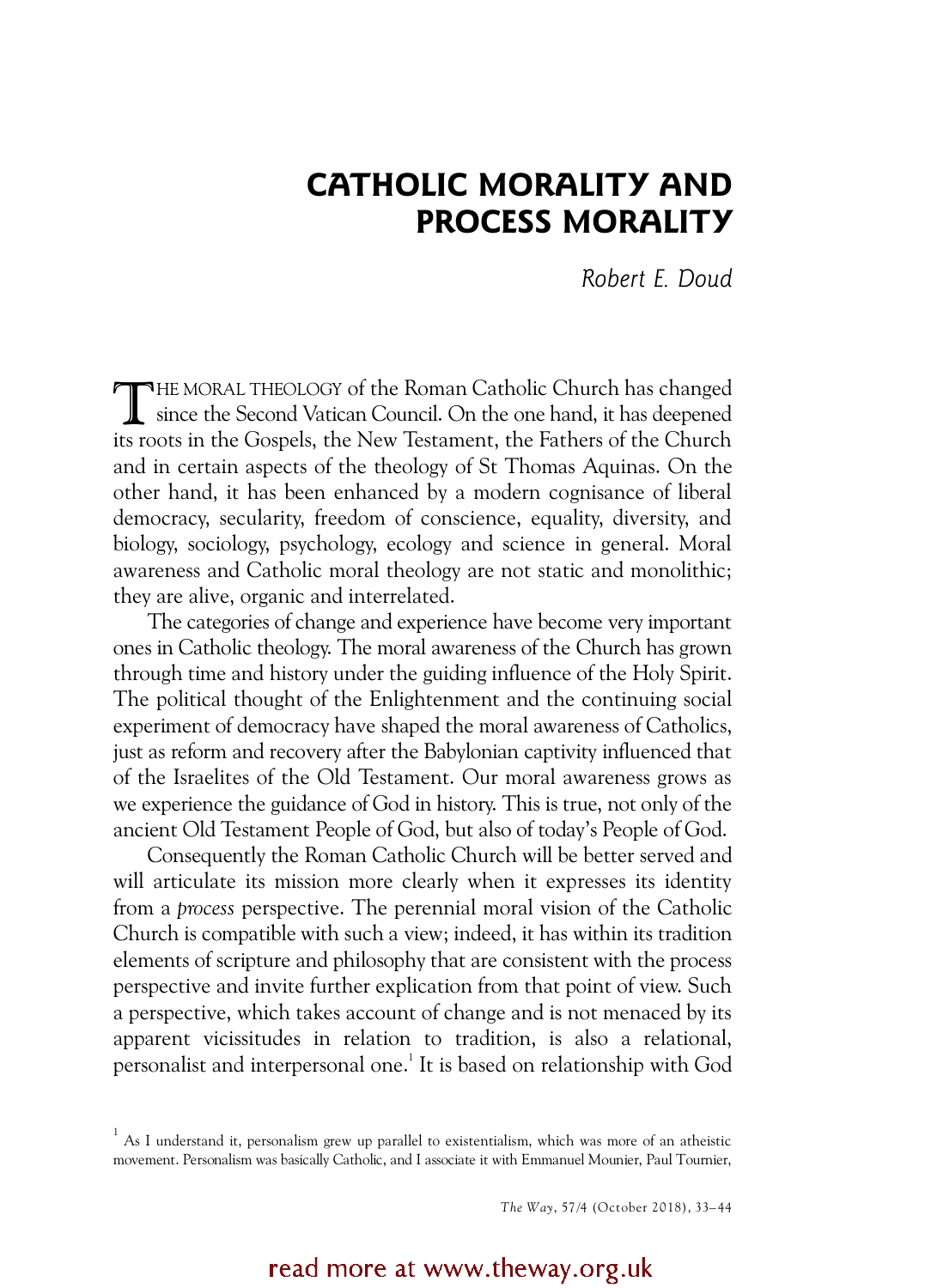and with our neighbours, including our enemies. It grows through history as an ever-deepening relationship with Jesus Christ. Creativity in and fidelity to this relationship is essential.

## Human Nature, Commitment and Covenant

The best way to understand process morality, especially if we do so with attention to the cosmological categories of Alfred North Whitehead.<sup>2</sup> is as a super-relationship with God, who initiates and invites other relationships of all kinds. As Christians, we experience our relationship with God as modelled and focused upon, and mediated by, our relationship with the human Jesus. Beyond this, the relational pattern is also carried over into our relationship with the human community. Concern for our neighbours, social justice and cosmic compassion are all relational and processive. Human beings, as is discernible from the Old Testament onwards, have grown in their moral awareness and in their sense of civilised behaviour over time. Their sense of God has matured from a champion war-god who favoured only one chosen people to a loving creator of all people and a fellow-sufferer who understands them. Human moral self-awareness has grown concomitantly.

During the time when the book of Joshua was written, God's chosen people really thought that God was leading them to slay large groups of their neighbours as they swept into the Promised Land (Joshua 6:16–17). God's giving them the Promised Land meant to them that they had general licence, and indeed literal divine directives, to kill innocent people because they belonged to other tribes. In the time of the return from captivity in Babylon, Ezra felt directed by God to order all the non-Israelite wives of Jews to be divorced (Ezra 10:10–12). No Jew or Christian today, we might hope, could accept such a command as coming from the mouth of God. Times change, and what people think of as the will of God and as the word of God changes as well.

As the People of God have developed their moral awareness through history, becoming ever more discerning and continually refining their experience, they have changed their minds about what God is telling them to do. Abraham thought he was doing the will of God when he raised

Jacques Maritain and Dietrich von Hilderbrand. Pope John Paul II, also a philosopher, called himself a personalist. Personalism stressed the dignity of persons, particularly the workers and the poor in society. It also stressed political freedom and the need for all in society to work together for the common good.

2 See Robert E. Doud, 'Ignatian Spirituality and Whitehead', *The Way*, 48/3 (July 2009), 47–60.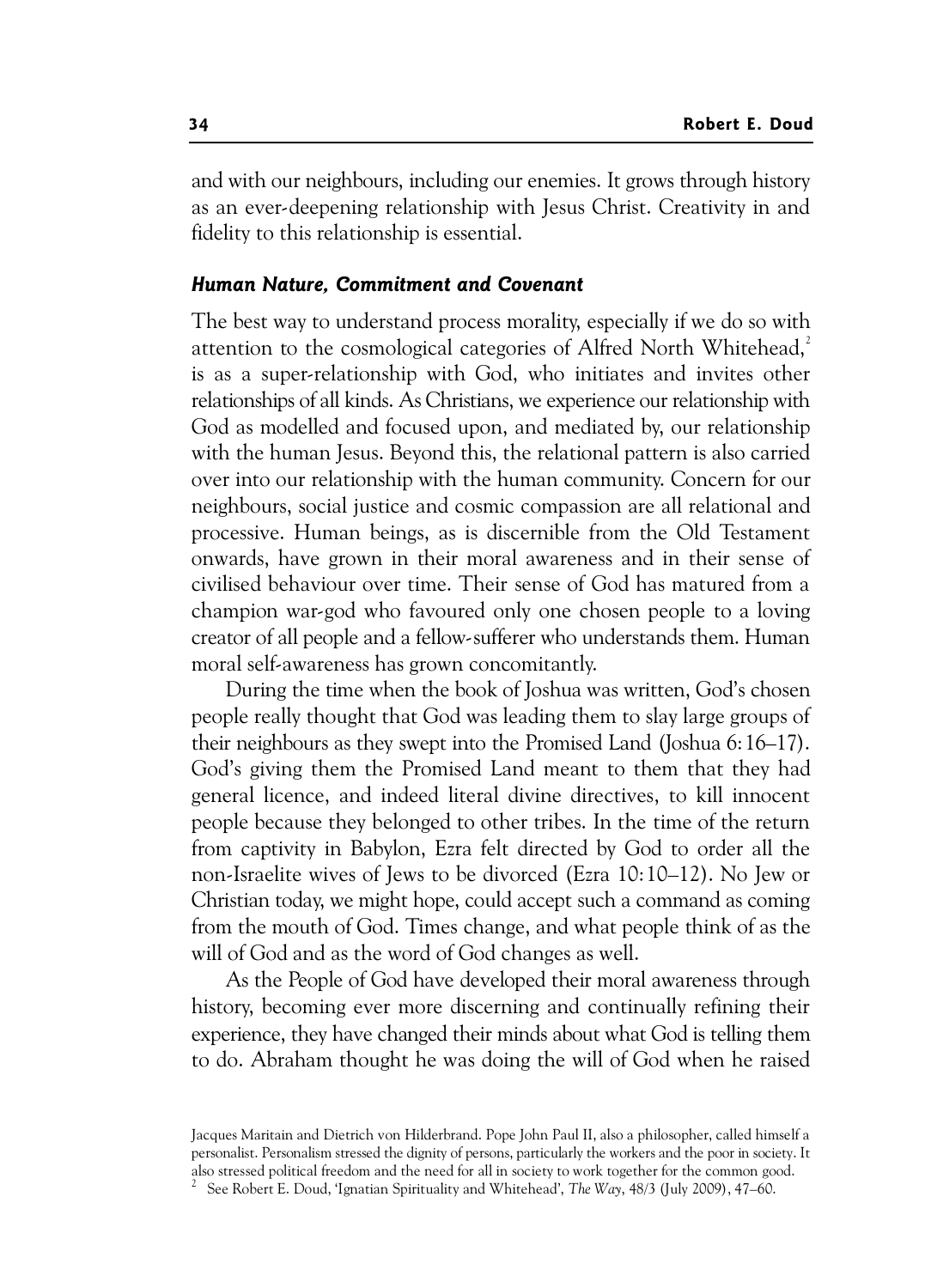

Joshua Commanding the Sun to Stand Still upon Gibeon*, by John Martin, 1816* 

his arm, knife in hand, to slay Isaac (Genesis 22:2–8). The angel stayed the arm, hand and will of Abraham, and thence came the understanding a legitimate breakthrough for its time—that human sacrifice was no longer required by God, if not yet that it was rebarbative in the sight of God. The change was not in God's will; the change had come in human awareness of what is appropriate in the worship of God.

Thus human nature has changed over the centuries. And our awareness of what our own human nature is like has also changed. This changing self-awareness has in turn changed human nature itself. The process view of human nature sees it as a progressive accumulation of such changes over time. Since human beings have freedom, our choices have helped to determine what we are in the common nature that supports us as persons and as distinct communities.

Human nature is analogous to a *commitment*. A commitment is a series of choices, a cumulative process of moment-by-moment decision-making.<sup>3</sup> As human beings, each of us is a unique blend of self-determining decisions, progressively sedimented into our personalities over time. The notion of commitment is a metaphysical category as well as a moral category. Commitment is the metaphysical glue that holds us together as persons and binds us to other commitments, that is, to other persons.

<sup>3</sup> See Robert E. Doud, 'The Mystery of Commitment and the Commitment to Mystery', *The Way*, 57/2 (April 2018), 65–74.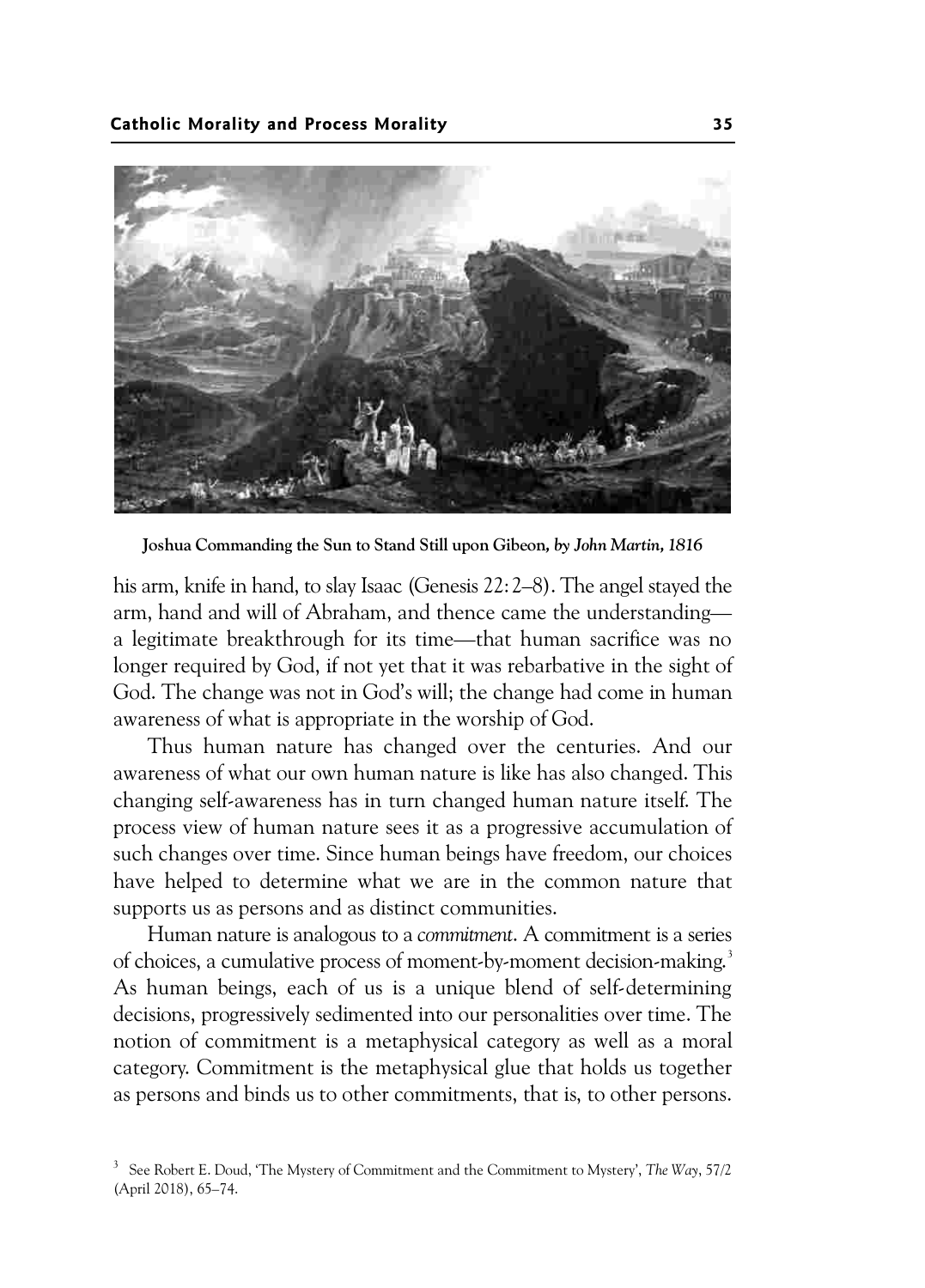As commitments, persons are relational and intersubjective. We are made up of the moral and metaphysical bonds we establish with our fellow human beings, and with our natural environments and societies at large. Human nature, writ large, so to speak, is analogous to the commitment that each of us is in our own metaphysical constitution.

Fidelity to commitments in a universe of radical change is the moral situation of all of us. It is not a matter of clinging to what is static or artificially permanent; it is a matter of evolving constantly in our moral and metaphysical dimensions, of actively receiving the spirit of enthusiastic renewal in the present moment. Fidelity to promises made in the past is a destructive burden if it is not also a loving and joyful assent to the work of fulfilment in the present.

The reality of *covenant* grows in this spirit of creative fidelity. In the Bible it is an experience of constant renewal: God and the prophets call the people back, again and again, to the covenant and they repent and return. Fully understood, the covenant is the reality that defines God's people and gives them their identity. The covenant is freely offered to the people out of God's beneficence, and it is freely accepted by those who understand themselves as belonging to the one God.

The theology of *continuous conversion* is consistent with the process view of ethics. As Church and as individuals, Catholics are called to continuous conversion, that is, to turning away from sin and towards God and neighbour in loving relationship. Every moment of existence contains an instigation from God and an invitation to ever-deepening relationship. Thus God creates us anew in every moment, gives us a new heart (Ezekiel 36:26), and offers us the freedom to move away from sin and negative living and towards grace and positive living. On the level of the Church, too, we are invited to move ever closer to God, and away from negative allurements and ensnarements. The tradition of the Church must also be enlightened by present experience and carried forward in this spirit of creative fidelity.

## The Church and Tradition

Paul Tillich has written brilliantly about having the 'courage to be' in the moral life.<sup>4</sup> We need the courage really to *be* the Church, not just to bear the burden and shackles of whatever the Church was in the past. We

<sup>4</sup> See Paul Tillich, *The Courage to Be* (New Haven: Yale UP, 1952).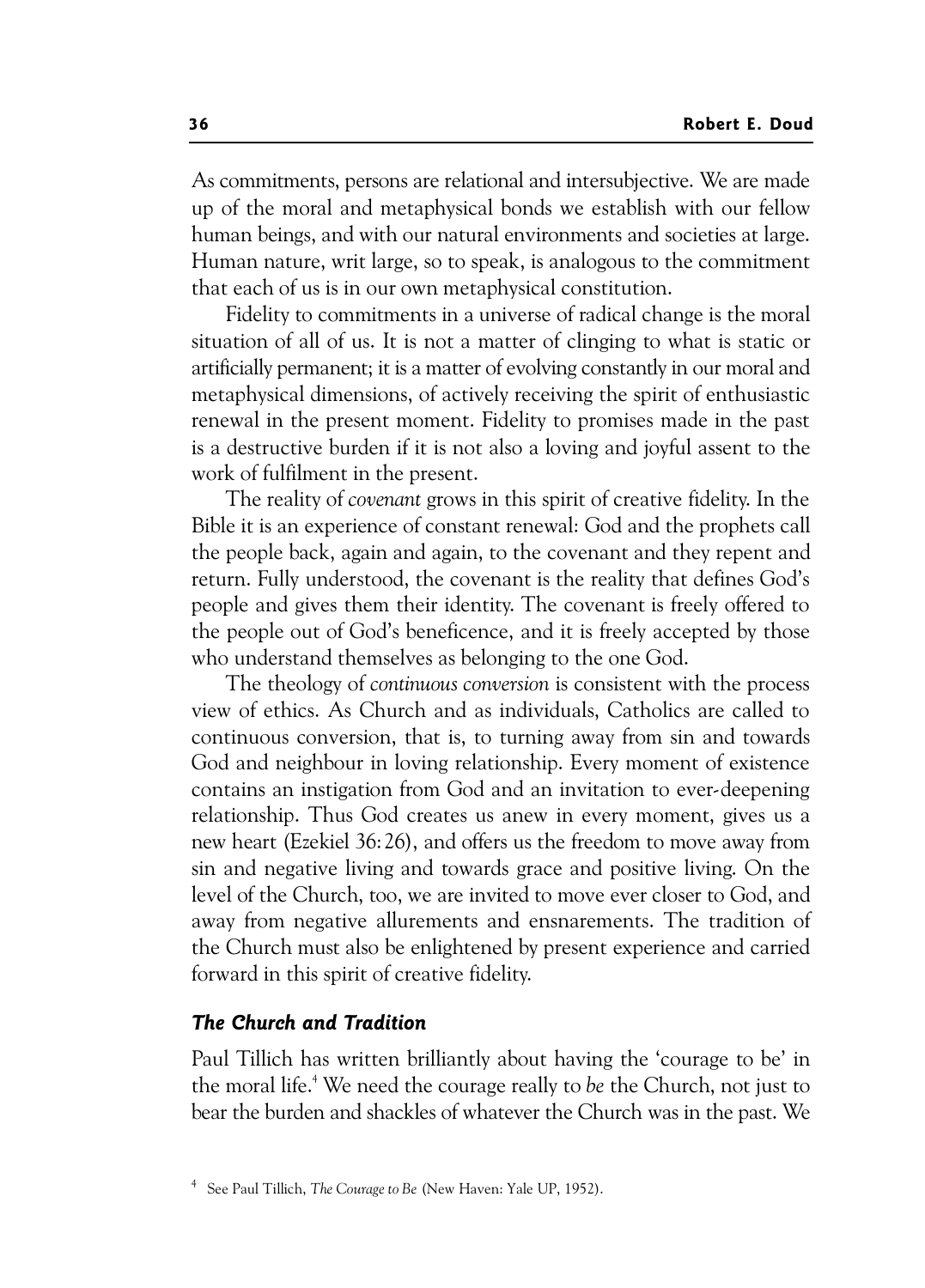need the courage to make decisions for renewal and to discard baggage that is unnecessary as we move into the future. The Holy Spirit is guiding us as a Church, but we need to find the courage to follow that guidance. Our knowledge of the prophets tells us that the Spirit does not always speak through old structures and institutions, but often through new voices and new visions as well.

Fidelity to tradition involves understanding tradition. Tradition is not the bearing forward of a complete deposit of faith as an unalterable monolith that grows in weight upon our shoulders as we go through the centuries. Tradition also consists in pruning, discarding and discerning as no longer necessary elements that may have served a purpose in the

past, but now prevent us from responding to new instigations, new invitations, the new *kairos* and new opportunities for *metanoia*. Tradition is the life of the Church. It is an intricate pattern of many commitments, as Christians—Catholics and others—weave themselves into a textile of goodwill and mutual service. At length, this pattern is inextricable and indiscernible

from the pattern of the life of Christ. Tradition (with a capital 'T') is also the system of beliefs and truths that are part of the constitution of the Church and are passed on through the ages with the guidance of the Holy Spirit. The Church has the lasting guarantee from Christ that, with the Holy Spirit, it will never stray from the truth of this Tradition. Tradition is not static, however, but is always growing in deeper explication of what is always implicit in it. Realisations and explanations become clearer as the Church lives on in service to Christ.

The eucharist is the paramount example of Tradition. Eucharist involves the passing on of the Body of the Lord from generation to generation, to ever-new people, speaking ever-new languages, with preachers addressing ever-new situations. The reality of eucharist is that of passing on what we have received. Out of fidelity to what the eucharist is in a perennial way, we make alterations to its presentation in how we pass it on, in order to facilitate that very passing on, and the possibility of its taking ever deeper root in our community and history. If we filter out the reality and importance of the changes in every new phase of this process, we lose our ability to appreciate fully the realities of Tradition and eucharist. Eucharist is a process, like Tradition, conversion, personal moral growth and the Church itself.

Tradition is not to be confused with the many traditions (lower case 't') arising from various cultures, and different times and places in

Fidelity to tradition involves understanding tradition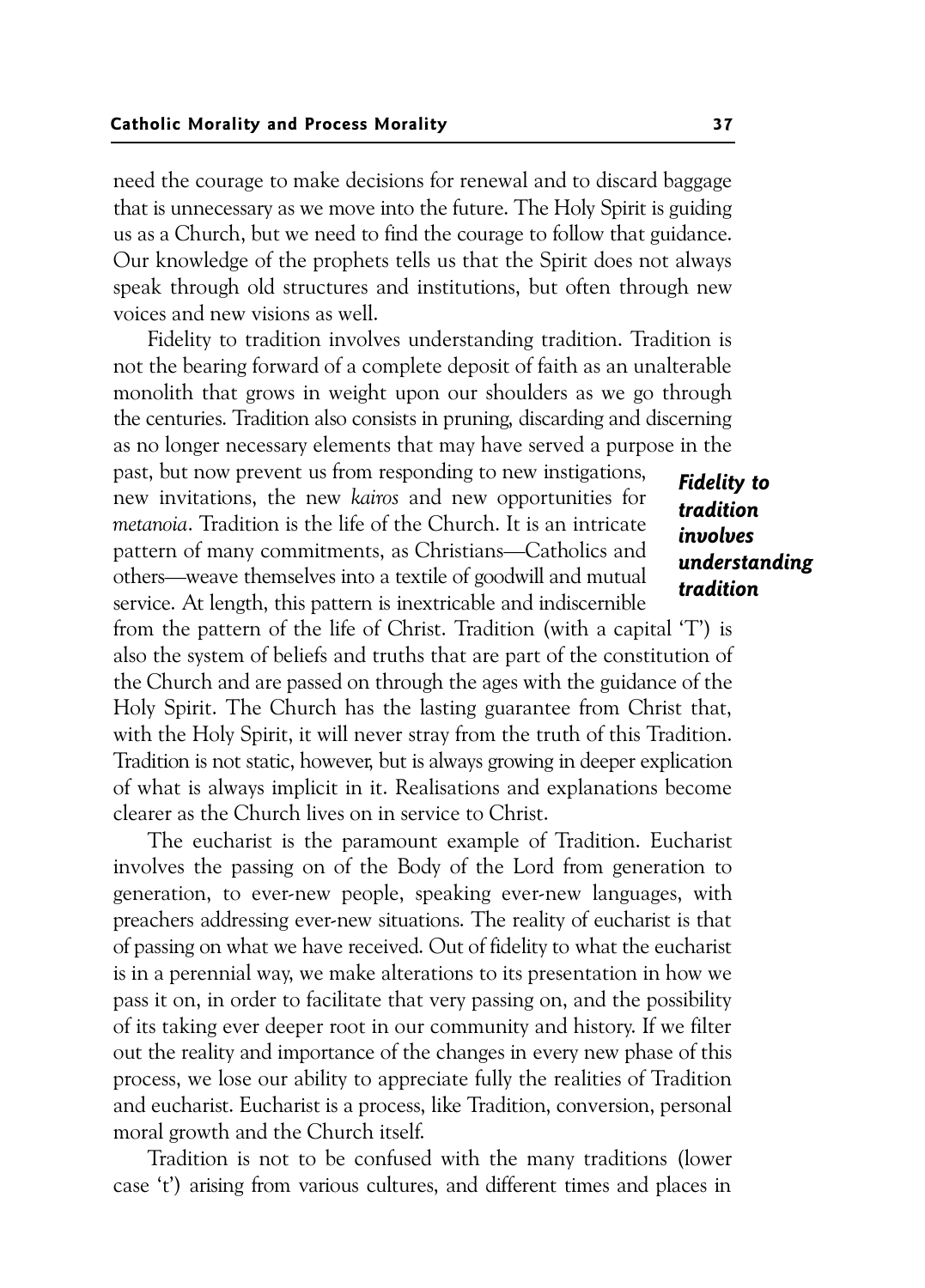the history of the Church. None of these traditions is a necessary part of the Church's constitution, but they serve to enable and enhance the sign-value of the Church as it communicates its ever accumulating and self-winnowing deposit of faith. Traditions (lower case 't') will often be pruned away in service of better expressions of Tradition in the history of the Church.

## Making Mistakes

An aspect of Church teaching that inhibits our understanding of the Church in its growth and development through history is the persistent idea that the Church has never been wrong. The Church in fact has been wrong in some important ways, even if not blatantly erroneous in its moral teaching. It only very slowly came to condemn slavery and then, later on, capital punishment.<sup>5</sup> In more recent times Pope Paul VI condemned all warfare as morally wrong.

Fidelity requires honesty, self-assessment, recognising mistakes, and admitting them. Healthy and functional fidelity cannot be based on self-delusion and self-deception. Not being able to admit to being mistaken makes a way of life out of self-delusion and self-deception. To admit, for example, that the requirement of celibacy and complete chastity for priesthood is no longer functional or desirable would be to admit a mistake. The Church has held on to the celibacy requirement for too long, and now there is a chronic and systemic shortage of priests. Not to be able to recognise a problem is never to be able to fix the problem. The Church would rather deny itself the services of an adequate number of priests than make a change that hearkens to the new needs of a new time.

The chief problem in the Church today is one of self-awareness. The Church, in fact, is a living and organic tradition that reads the signs of the times, adapts, reassesses its priorities, discerns new directions and envisions new possibilities. The problem lies with self-awareness or self-conception. The Church, even in the postmodern world, conceives of itself as a deposit of pure, changeless doctrine and practice that remains substantially the same throughout the ages. Nothing it says about

<sup>5</sup> See John Francis Maxwell, *Slavery and the Catholic Church* (Chichester: Barry Rose, 1975); E. Christian Brugger, *Capital Punishment and Roman Catholic Moral Tradition*, 2nd edn (Notre Dame: U. of Notre Dame P, 2014).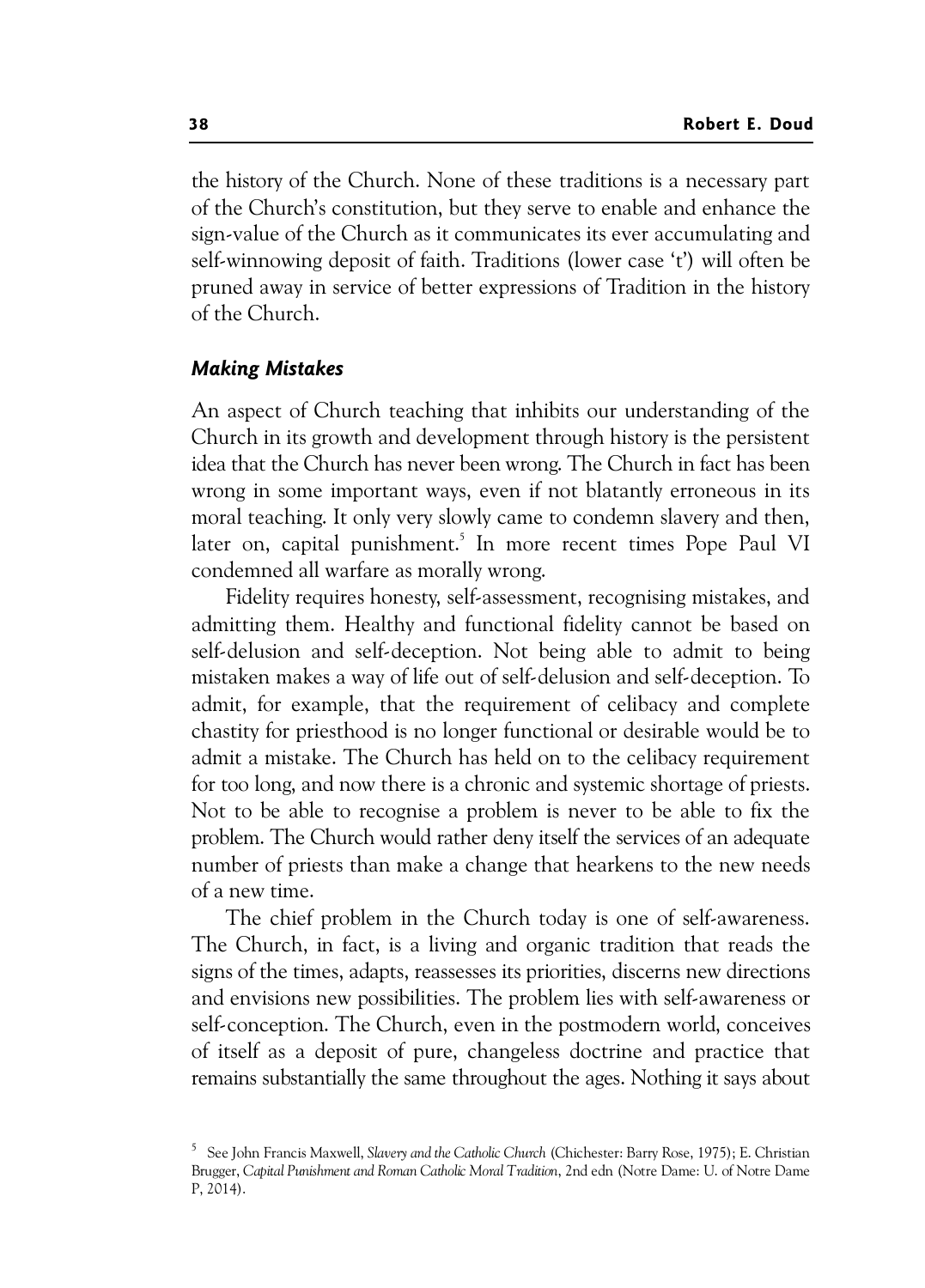itself in the present is allowed to contradict or contravene what it has said about itself in the past. In practice the Church changes, but in theory and its self-awareness, the Church does not change.

This climate of misoneism is based on fear. Courage is the virtue that makes us face our fears and so courage, along with honesty, is what the Church needs. There is a fear that something essential will be lost if changes are made. Rather than gain the benefit offered by the possibility of change, the Church will do without that benefit rather than lose something—even if it is not always sure what the something actually is—that is essential. Trust in the Holy Spirit might rather say that, if we temporarily discard something essential, eventually we will realise our mistake and go back to it again. Fear of making a mistake paralyzes the Church, and so it has never developed a theory or theology that allows it—always a human institution as well as a divine one—to admit that it has done so.

There is no tradition without interpretation. There is no preservation of truth without transformation of truth. With great concern for continuity and consistency, truth grows in our judgments, applications and adjustments. At one time and in a certain context, it might have been correct to say 'outside the Church there is no salvation'. But it would be a mistake not to alter or reinterpret this doctrine, or even to cancel it out altogether, in a later time as it becomes obvious that God's grace works through other religions, be they Judaism, Buddhism, Islam or denominations of Protestantism. It is arrogant, uncharitable and incorrect to say in today's context that 'outside the Church there is no salvation'.

Moral awareness grows through experience. In the 1950s, I dare say most Catholics in the United States felt there was something wrong with being Protestant. To be Protestant was to suffer from an aberration in religious perception and perhaps in morals as well. Certainly, any Protestant who voiced a criticism of Catholics was viewed as doing something very bad. The sins of the great reformers of the sixteenth century were visited upon modern Protestants, as persisting in errors that would very likely cost them their salvation. We were to pray for Protestants, but not with them in their churches and assemblies.

By the 1960s all that had changed. The bulk of the Catholic population had a new acceptance of their Protestant neighbours and co-workers. Friendships and honest discussions between Protestants and Catholics were frequent. Catholics respected the piety of Protestants, envied their knowledge of the Bible and were far less disturbed than before about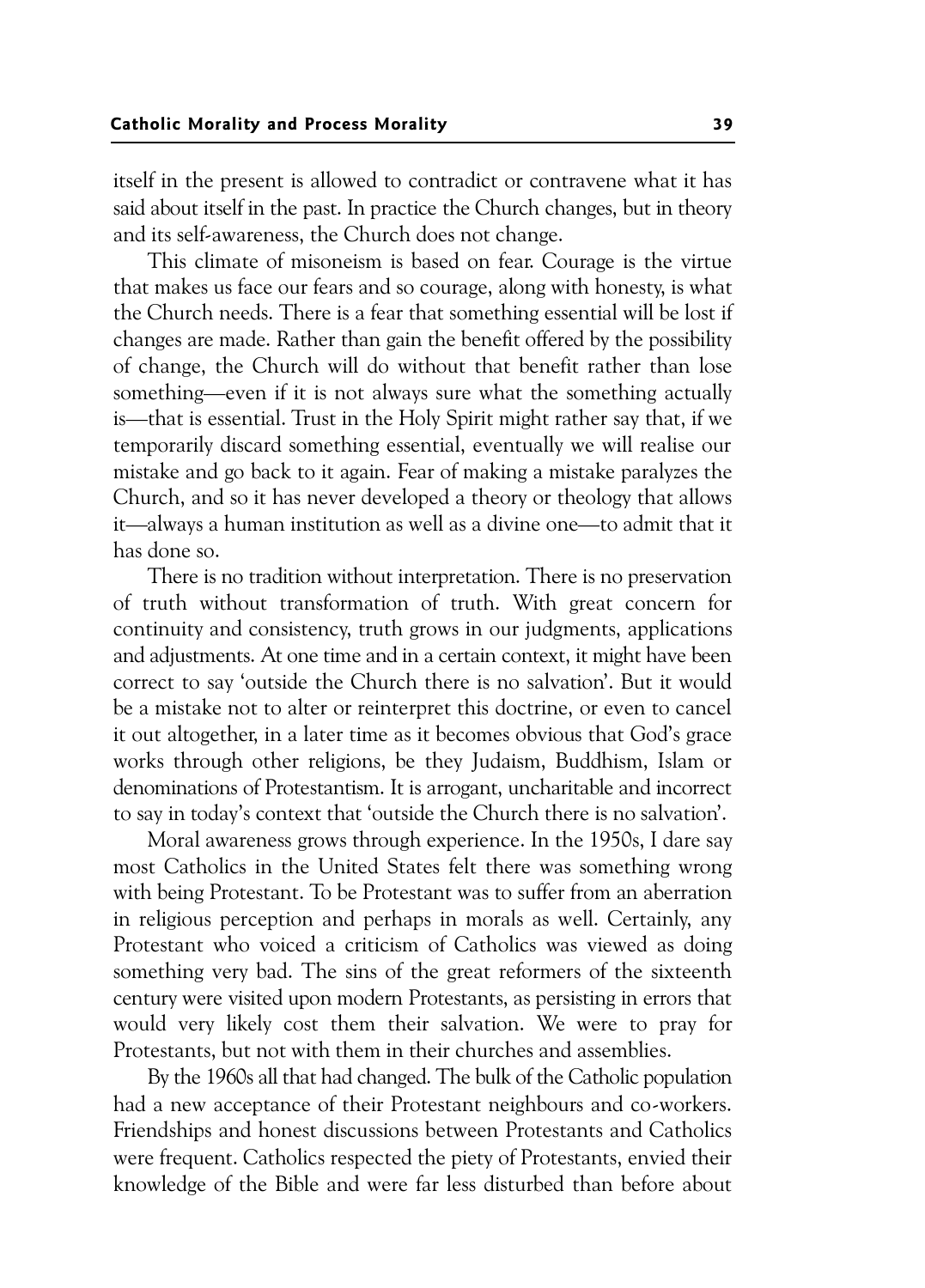intermarriage between Protestants and Catholics. Catholics attended Protestant weddings and funerals, and, following Vatican II, invitations went back and forth between congregations. This was not the result of a pernicious relativism or lax indifferentism; it showed respect for the consciences of other Christians. Catholics also understood that others saw the Catholic faith as in some ways too restrictive in the present, as having been corrupt in former time, and perhaps as destined to become more like Protestantism in the future. Indeed, many Catholics felt the same way about Catholicism as their Protestant friends did.

Is this a corrupting form of relativism, or is it a sign of the times, when we are invited by God to see others and ourselves within a wider frame of reference? The Holy Spirit is inviting us to trust in the experience of goodness and holiness as we experience it in others—not only Protestants, but Jews, Buddhists, Muslims, atheists and all people of good will. Most Catholics would by now agree that the grace of God does not work exclusively through the Roman Catholic Church. For most it is not the tragedy that it used to seem when someone leaves the Catholic Church and joins another, or when a Catholic marries a non-Catholic. We do not feel that if our missionaries fail to baptize non-Christians, that those people will go to hell.

We are not afraid of relativism because we are confident that human relationships are vehicles of divine grace, and that when and where we enter into relationships of friendship and commitment, God is there in the midst of them. The Catholic Church does not have a monopoly on grace, but we have the task of recognising and fostering relational graces wherever we see and experience them in human living. Authentic existence has replaced formulaic sanctity as a goal for living as a Catholic. Catholicism has at last come into its own precisely as *catholic*—as universal—as living in respect of all that is good and holy in humanity as such. We no longer have to feel, quite defensively, that we are better than everybody else.

## Authority, Sin and Conscience

In the Roman Catholic Church, there will always be a tension—a necessary and irresolvable tension—between the rules to be kept and our relationship with the Christ who loves sinners. Christ is both judge of hearts and forgiver of sins. But Catholic morality transcends a casuistical or minimalist moral code and calls us to the Beatitudes and beyond. The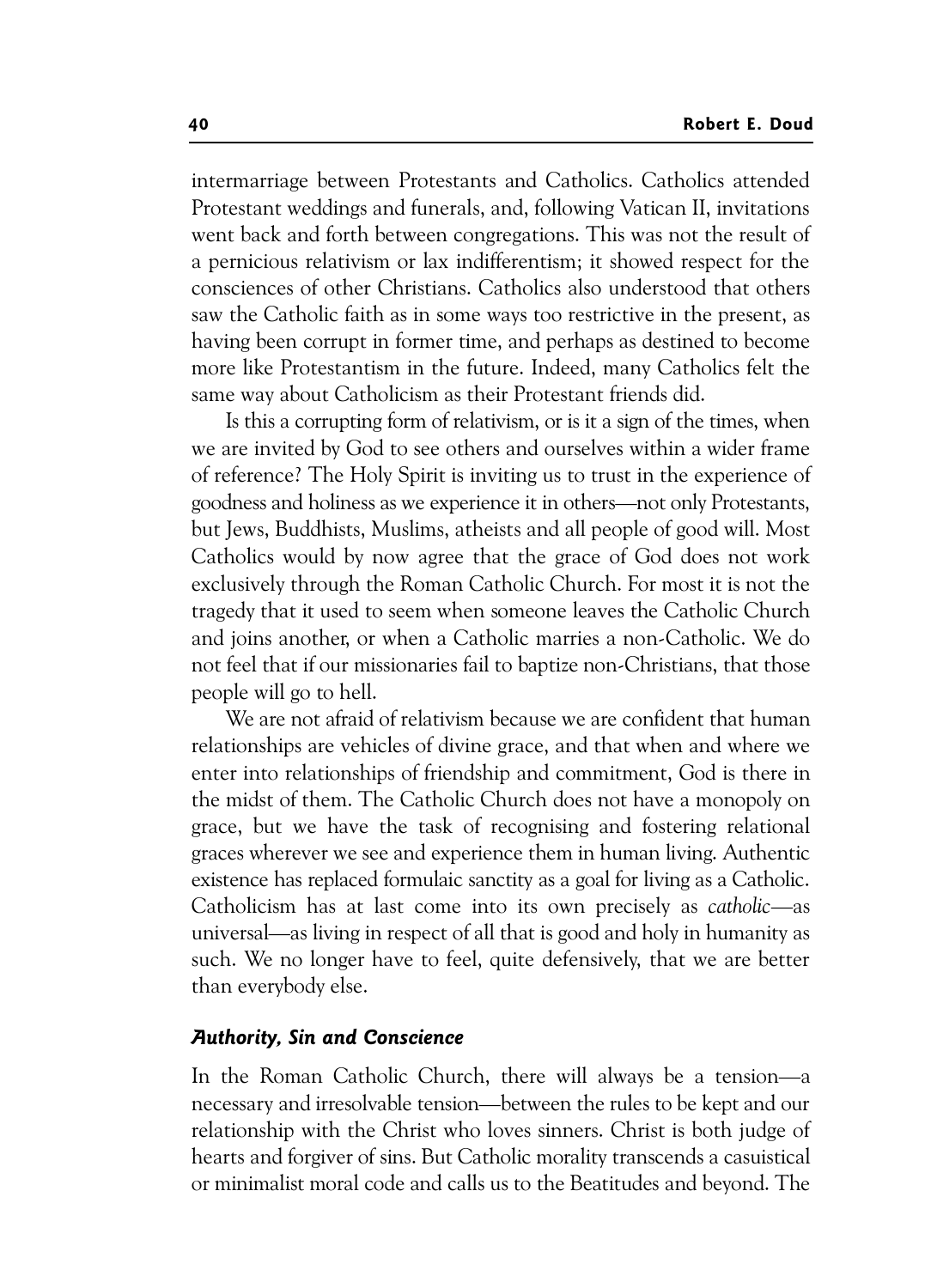importance of moral growth, continuous conversion and an ever-increasing love of God and neighbour are the criteria of Christian morality. Still, where particular moral directives and infractions of the law are concerned, there is a gnawing need among the faithful to know what is right and what is wrong.

A fair characterization of Catholic moral theology from the Council of Trent to the Second Vatican Council would be that of a code of rules that could be applied by priests in judging penitents in the confessional. Such judgment seldom included an actual assessment of how the individual soul stood in relationship to God. Indeed, the God of the confessional was widely conceived of as a strict Jehovah whose demand of justice had to be appeased on every count of sin.

But it is important to understand that it is not rules or commandments that are at the heart of our morality. The ultimate law by which we live is the law of Christ. The phrase 'law of Christ' itself is a paradox. In New Testament Christianity, the person of Jesus Christ replaces the Torah or law of God of the Old Testament. The centre of our morality is not a code or set of rules, even though the biblical rules are still important to us. At the centre is a person—Jesus Christ—who is both divine and human. The humanity of Christ is the supreme sacrament that makes present the divinity of God. His person and his two natures are the basis of Catholic spirituality and morality.



Christ and the Adulteress*, by Alessandro Varotari, early seventeenth century*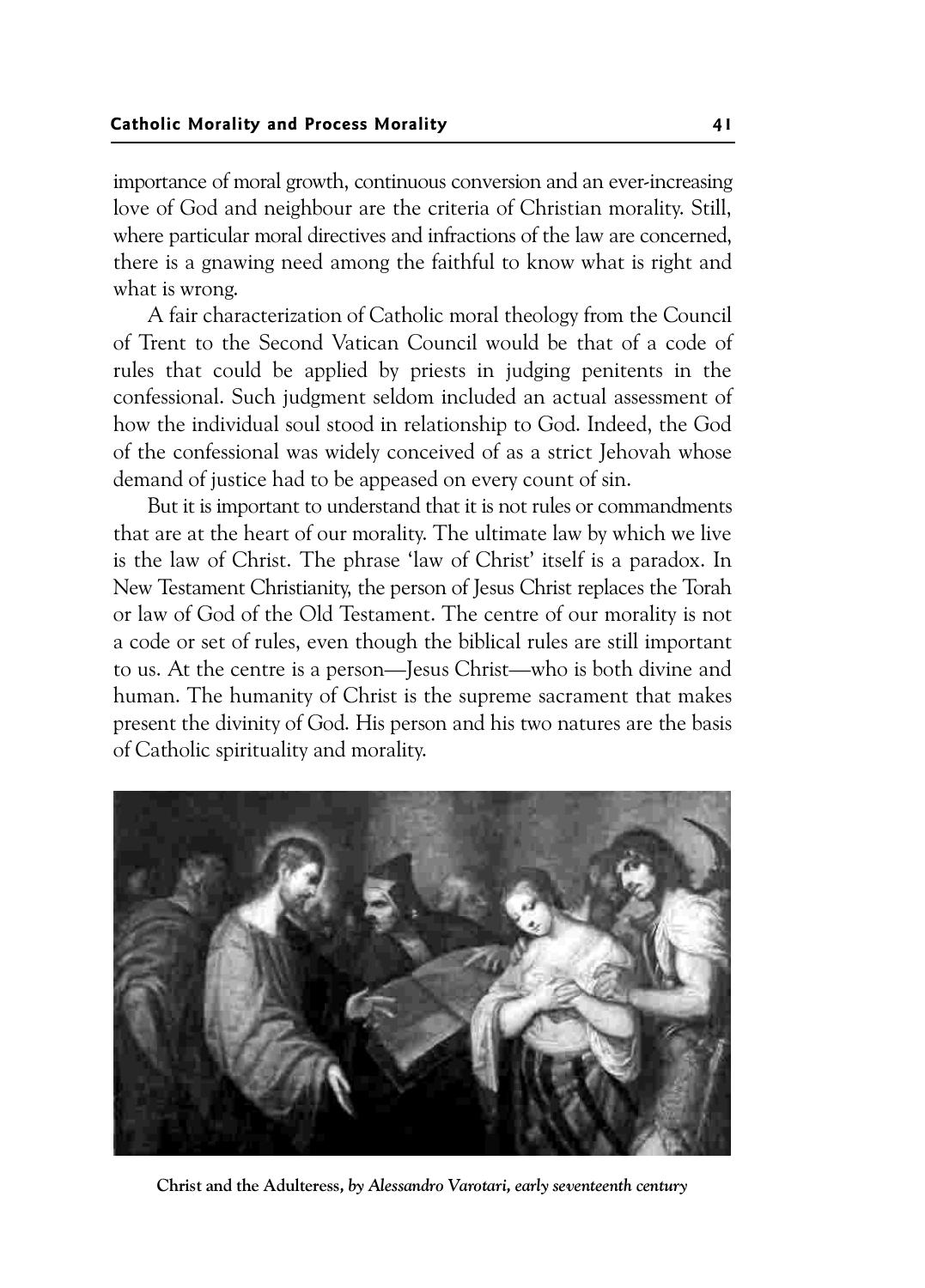The moral rules and stipulations, all based in the Bible, flow together to shape and give articulation to the relationships we have with Christ and with one another. The relationships themselves are more important than the rules that shape and guide them. Infractions of the rules are sins, but sin is to be understood in a relational context. Sin is not only the transgression of a law; it is the breaking or straining of the covenant, which is that super-relationship between God, each person and all other people.

The reason that most Catholics go to confession less frequently since the Second Vatican Council is therefore not necessarily one of moral laxity. What appears to many 'traditional' Catholics to be moral laxity on the part of Vatican II Catholics may rather be a more comfortable relationship with God resulting from a processive and personalist moral vision. It is also to be noticed that sensitivity to human relationships, valuing the poor and concern for social justice issues have increased among Catholics since Vatican II. We have become a kinder, gentler, more inclusive people than we were before.

The Catholic vision of reality is christological, incarnational and universal in scope. It is also biblical, traditional and papal. The contemporary Catholic is at times embarrassed by the papal aspect of Catholic identity. It often seems that this coincides with a non-processive view in which stipulations are handed down and directives in faith and morals are made from above for all Catholics to follow. The Pope and the Vatican seem to be the institutions that hold the Church back from making progress in some areas. The Church is always discerning the difference between making progress and maintaining unity.

The Catholic Church believes that the Holy Spirit speaks and inspires in the Church at all levels, and that God can speak to the Church as well from places that are not officially part of the Church. Even so, there are certain matters in which it is necessary to have a single voice, and that single voice is the papacy or Petrine office, as based in the Catholic understanding of the New Testament. Even if a Catholic dissents from a moral teaching of the Church, he or she gives serious religious regard to that teaching and to its source.

But the last court of appeal for the Catholic is his or her conscience. There is an obligation to inform that conscience as well as possible, but the ultimate judgment about the rightness or wrongness of an action belongs to the individual conscience itself. This is why, for example, a